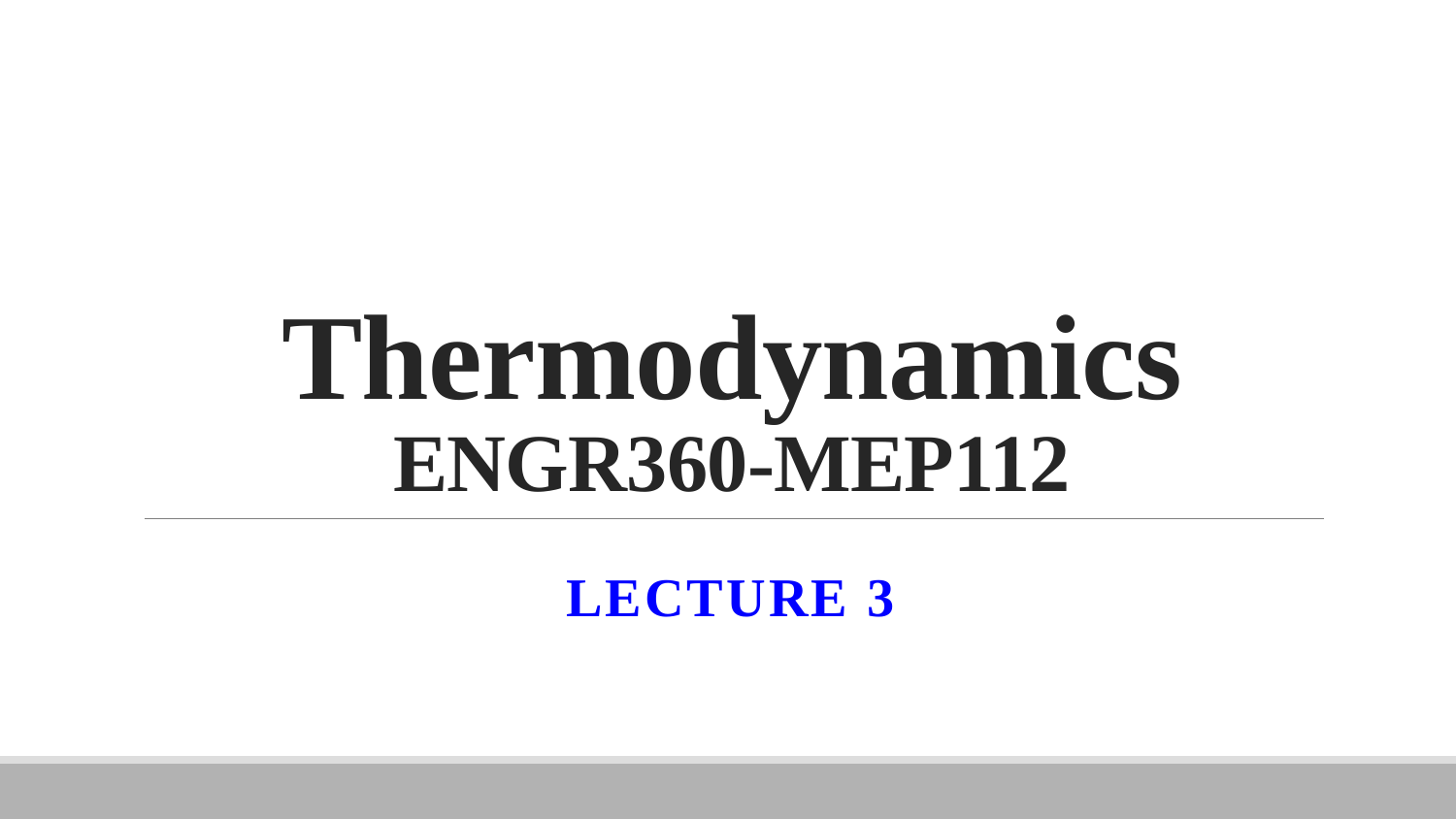# **Objectives: ENERGY, ENERGY TRANSFER, AND ENERGY ANALYSIS**

- **1. Introduce the concept of energy and define its various forms.**
- **2. Discuss the nature of internal energy.**
- **3. Define the concept of heat and work and the terminology associated with each.**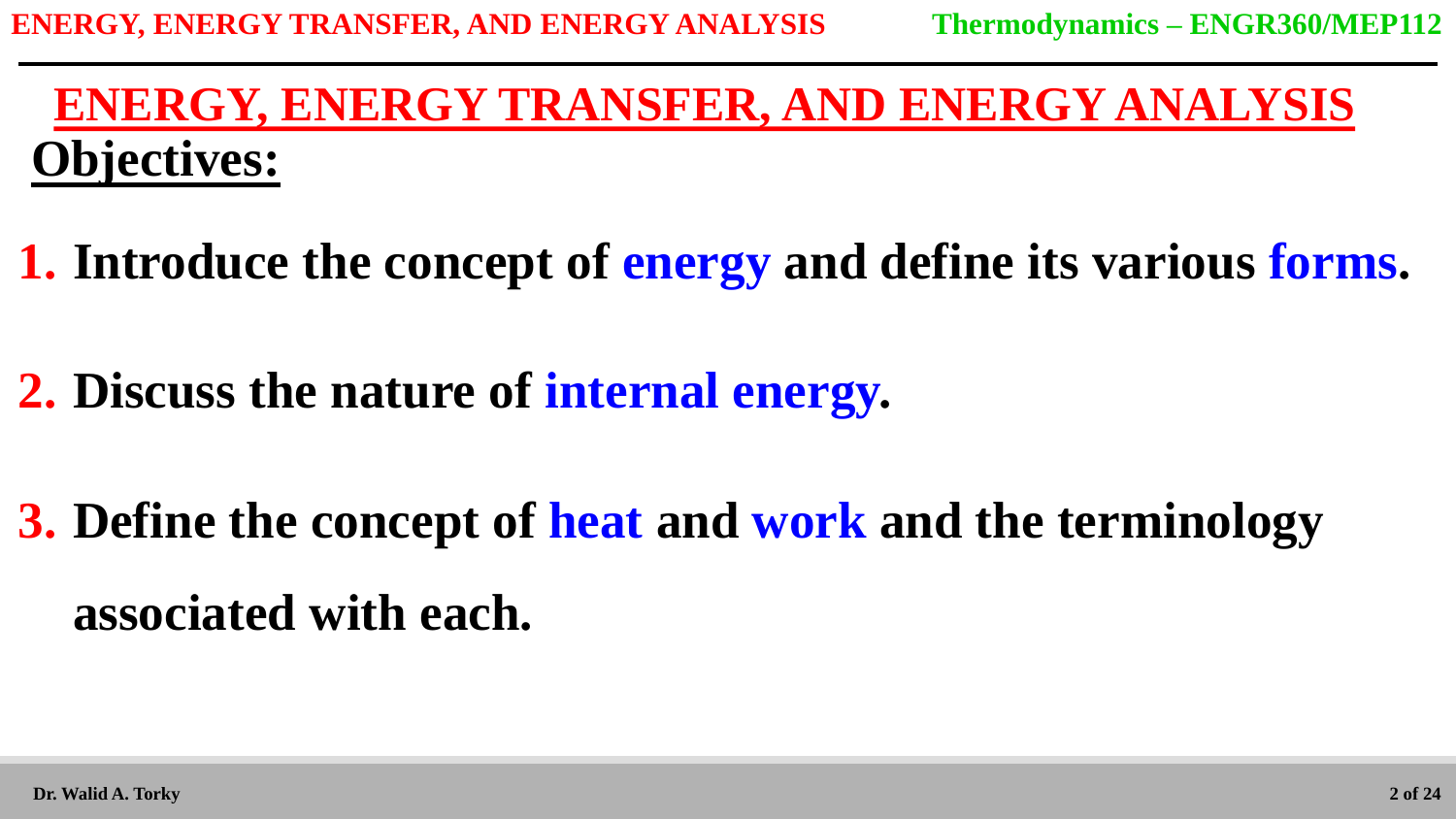# **1. CONCEPT OF ENERGY**

 **The conservation of energy principle is an expression of the first law of thermodynamics.**

**Energy cannot be created or destroyed during a process; it can only** 

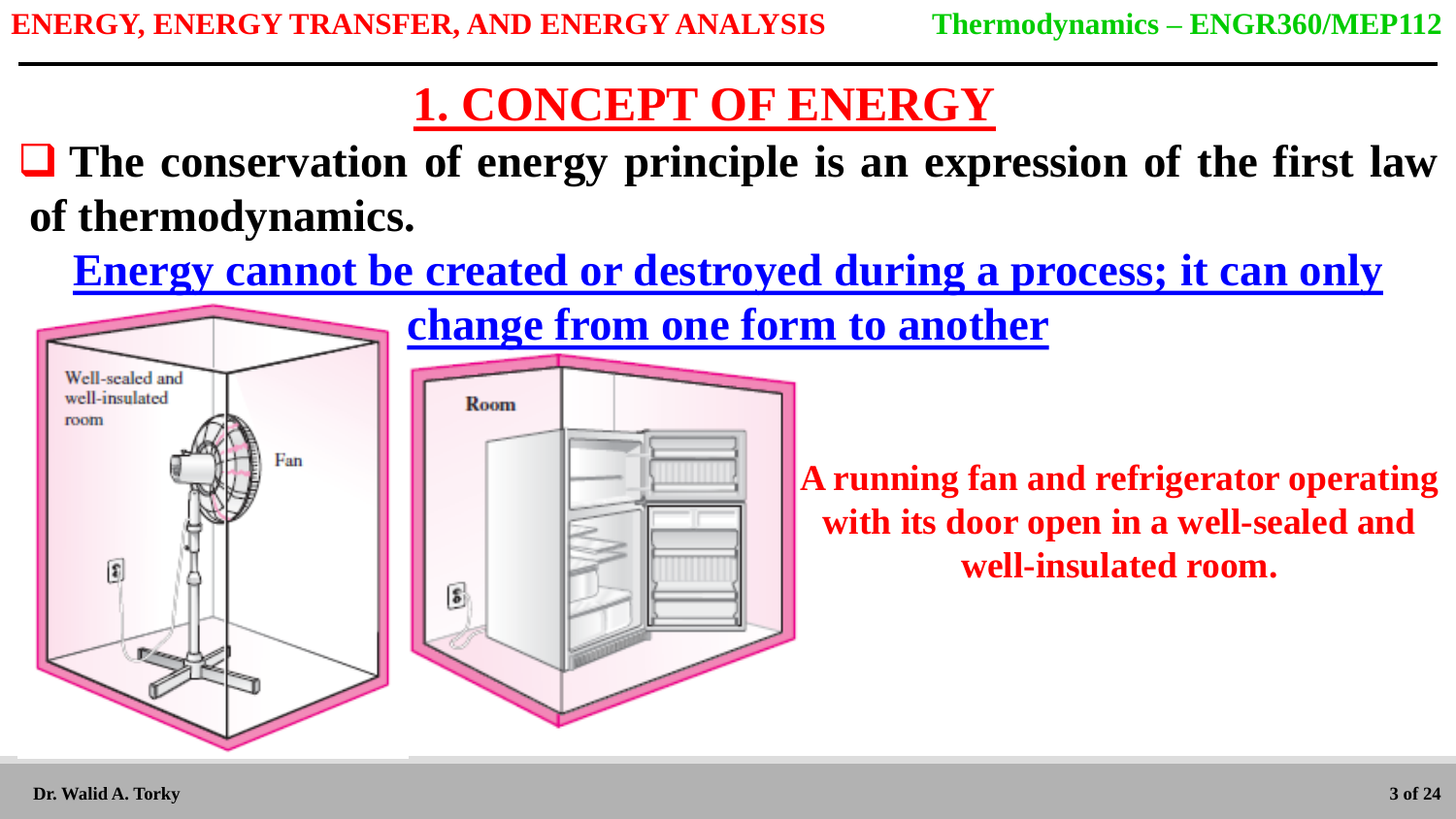# **1. CONCEPT OF ENERGY**

 **Electricity is of the highest quality of energy. It can always be converted to an equal amount of thermal energy (also called heat). But only a small fraction of heat, which is the lowest quality of energy, can be converted back to electricity.**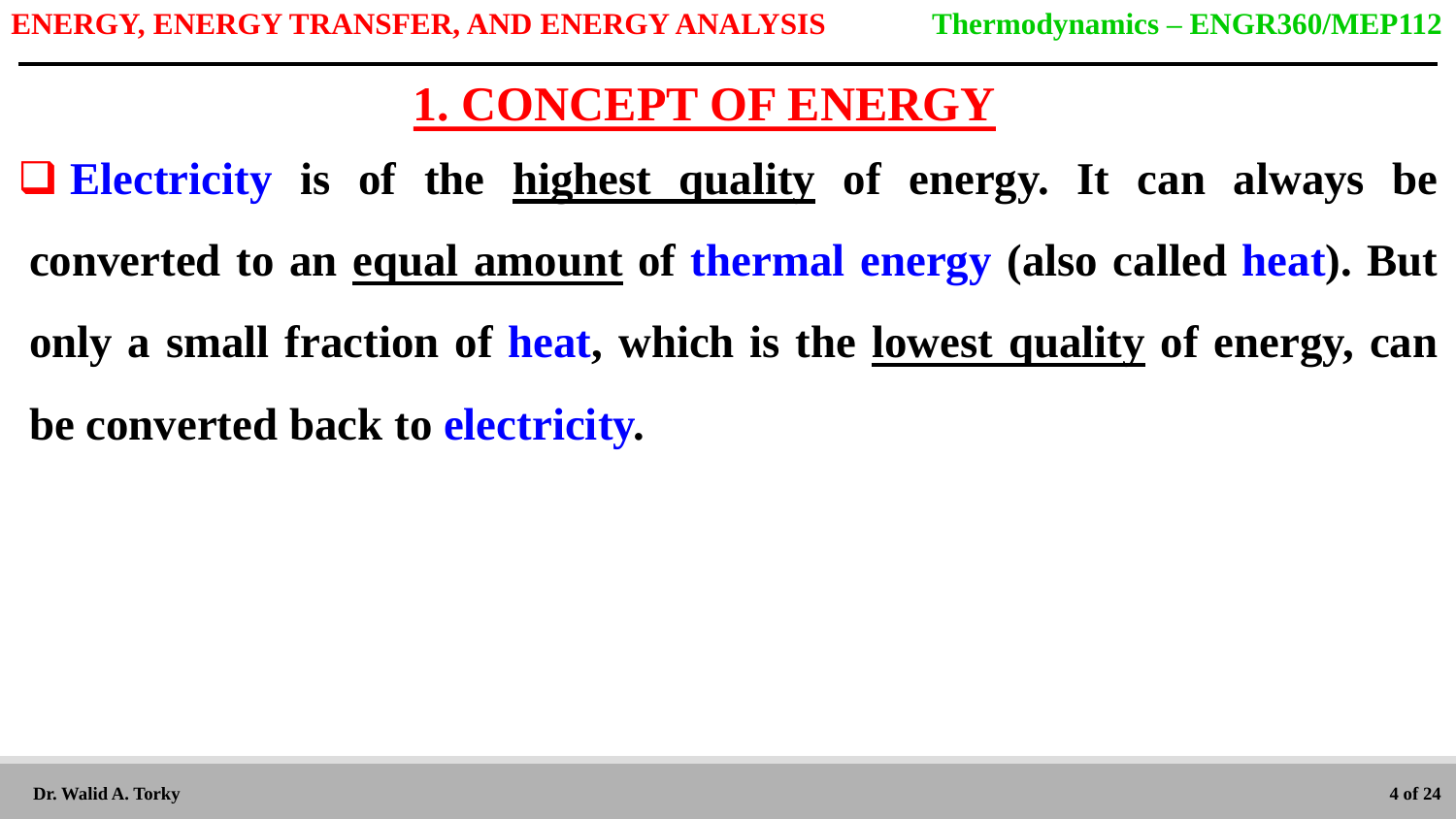**Energy can exist in numerous forms such as thermal, mechanical, kinetic, potential, electric, magnetic, chemical, and nuclear, and their sum constitutes the total energy E of a system. The total energy of a system on a unit mass basis is denoted by e and is expressed as:**

$$
e = \frac{E \text{ (Joule)}}{m \text{ (kilogram)}} \text{ (J/kg)}
$$

 **Thermodynamics deals with the change of the total energy (E), which is what matters in engineering problems. Thus the total energy of a system can be assigned a value of zero (E = 0) at some convenient reference point.** The change in total energy  $(AE)$  of a system is **independent of the reference point selected.**

**Dr. Walid A. Torky**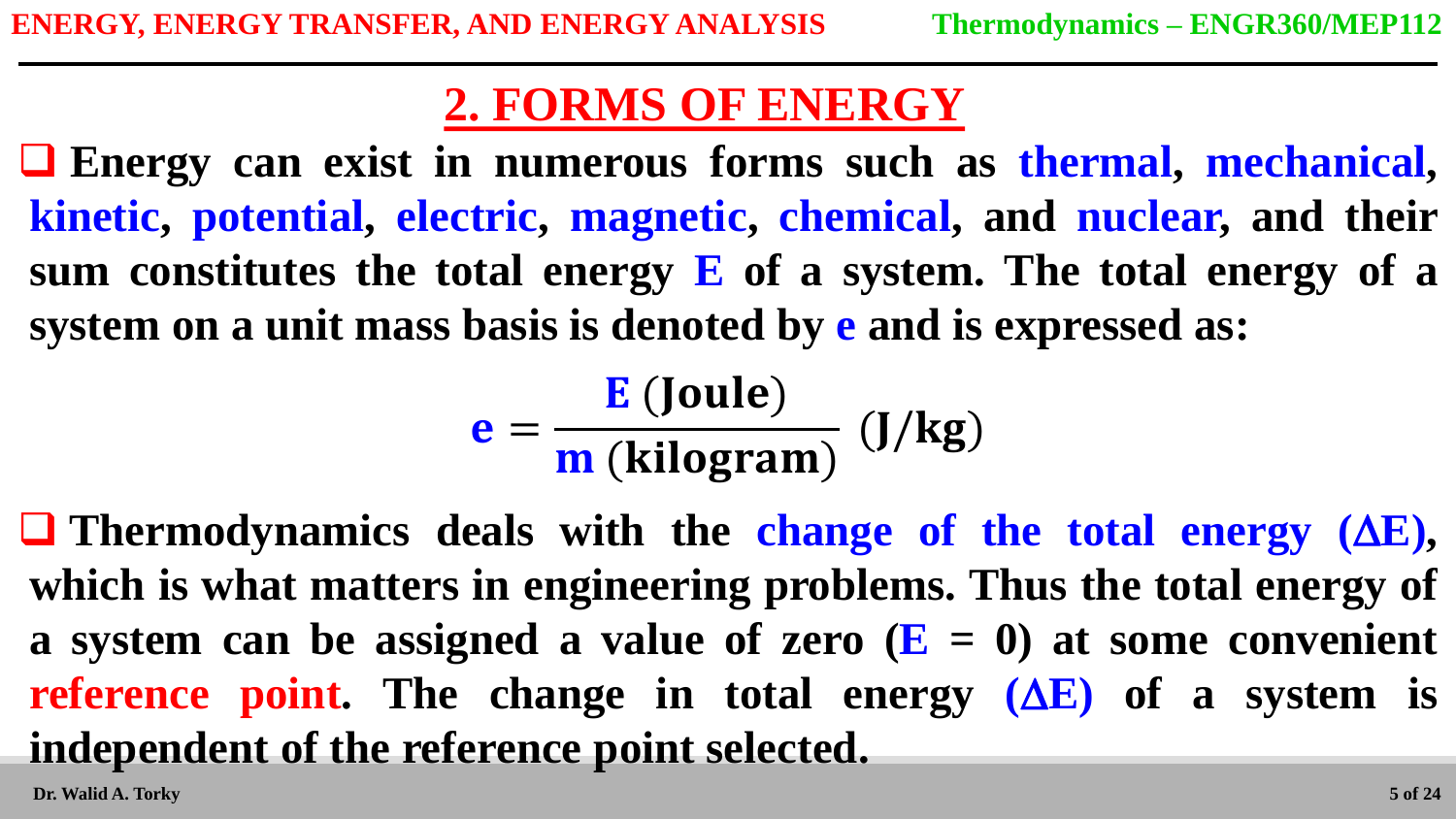**The decrease in the potential energy of a falling rock, for example, depends on only the elevation difference and not the reference level selected.**

 **The macroscopic forms of energy are those a system possesses as a whole with respect to some outside reference frame such as kinetic and potential energies.**



The macroscopic energy of an object changes with velocity and elevation.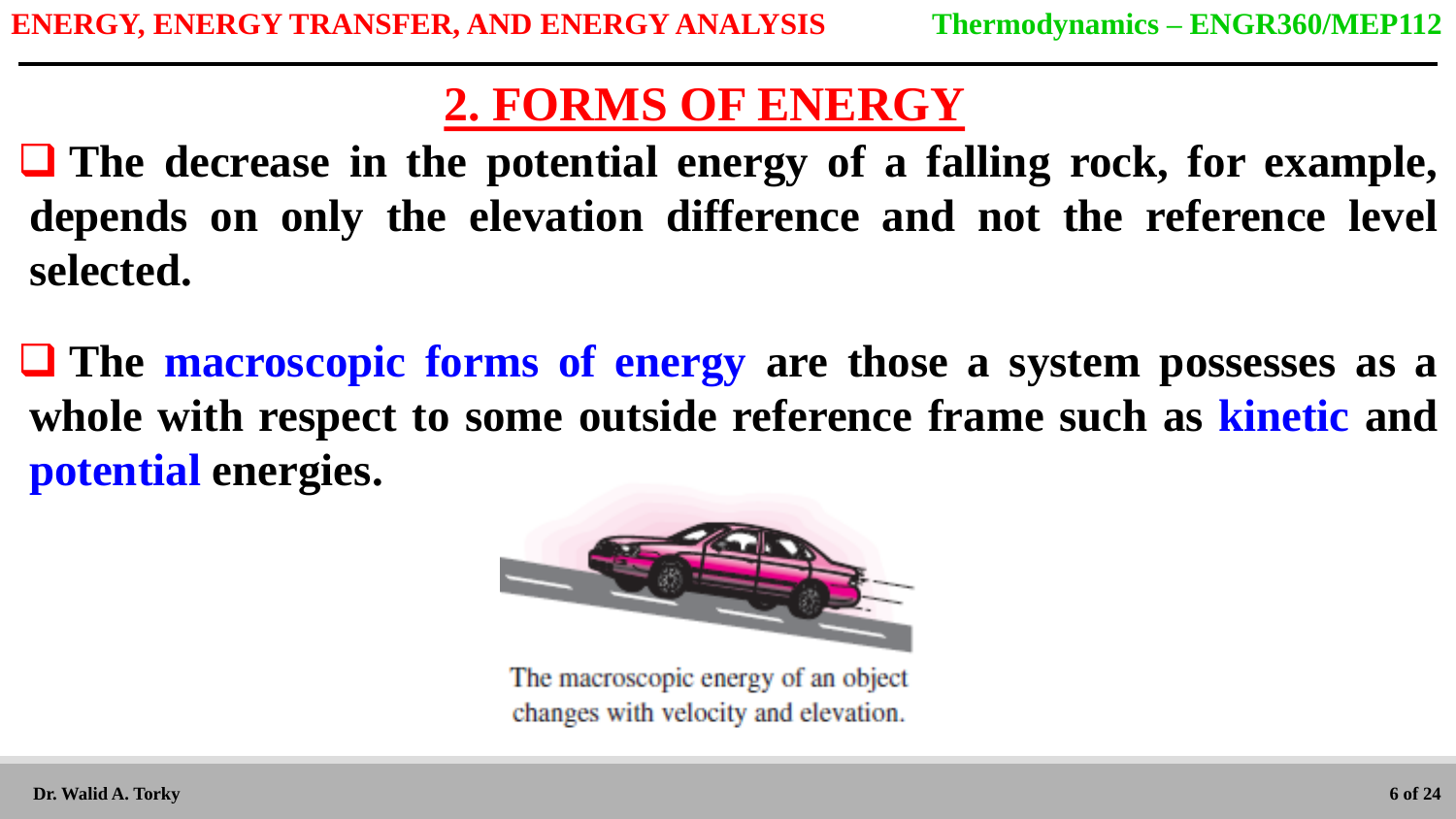**The microscopic forms of energy are those related to the molecular structure of a system and the degree of the molecular activity, and they are independent of outside reference frames.**

 **The sum of all the microscopic forms of energy is called the internal energy of a system and is denoted by U.**

$$
U = \sum_{u} \text{Microsoft energy}
$$

$$
u = \frac{U}{m} (J/kg)
$$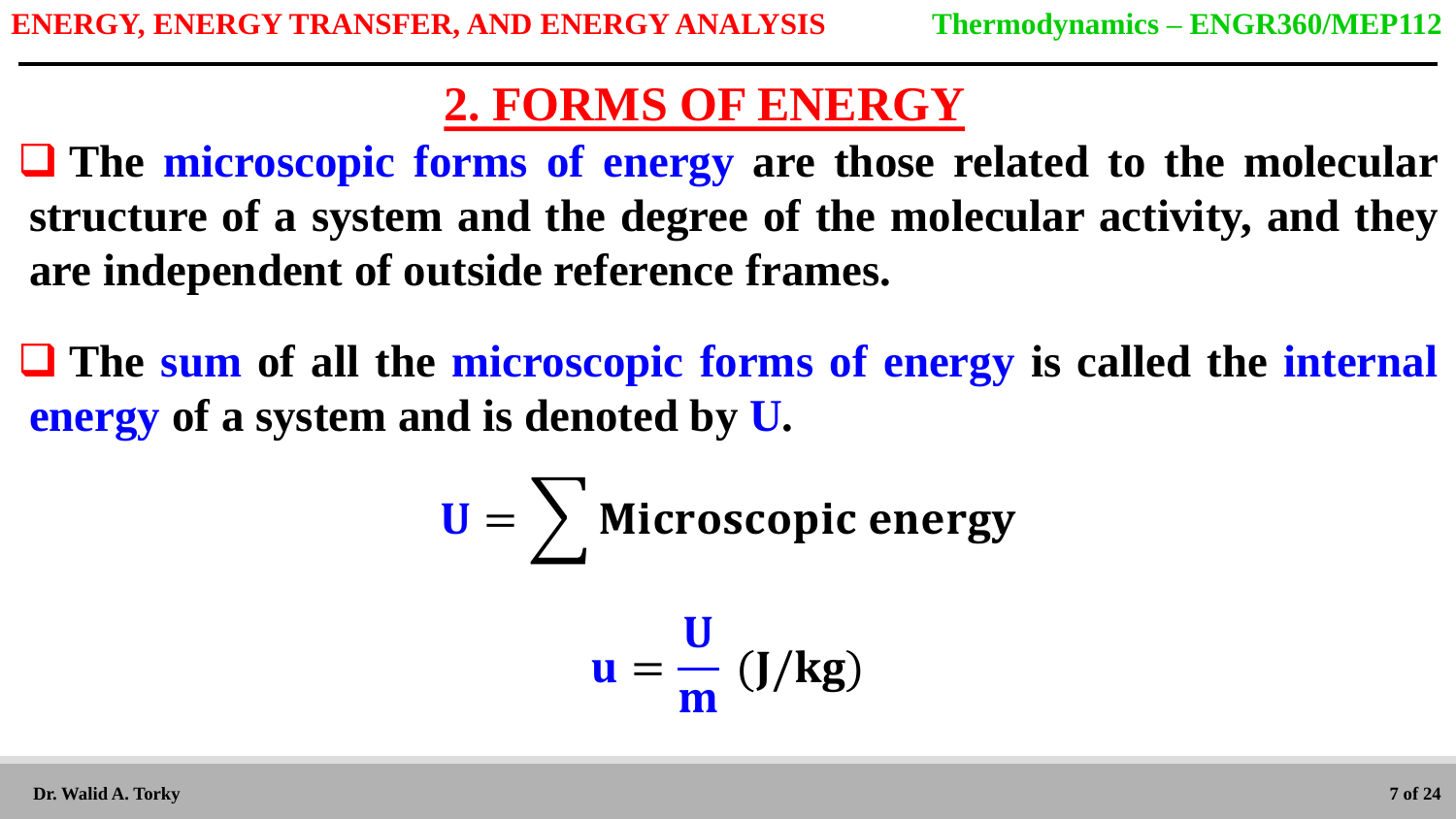**Physical Insight to Internal Energy (U) Sensible energy: is the portion of the internal energy of a system associated with the kinetic energies of the molecules.**

 **Latent energy: is the portion of the internal energy of a system associated with the phase change of a system.**

 **Chemical energy: is the portion of the internal energy of a system associated with the atomic bonds in a molecule.**



Molecular translation

Molecular rotation



**Electron** 



translation

Molecular vibration



The various forms of microscopic energies that make up *sensible* energy.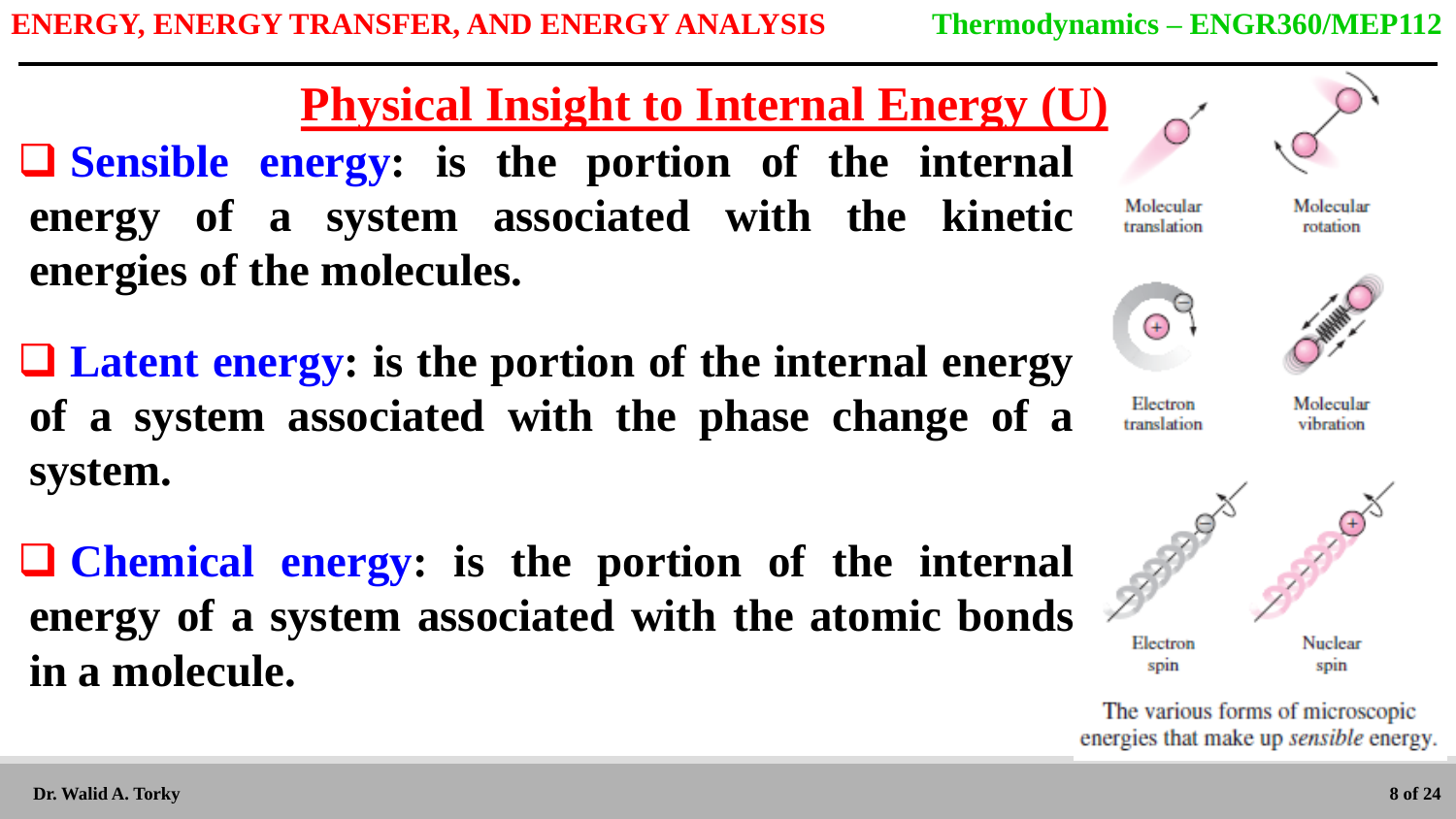**Kinetic energy (KE): is the energy that a system possesses as a result of its motion relative to some reference frame.**

$$
KE = m\frac{v^2}{2} (J) \quad \& \quad ke = \frac{\sqrt{y^2}}{2} (J/kg)
$$

 **Potential energy (KE): is the energy that a system possesses as a result of its elevation in a gravitational field.**

$$
\begin{aligned}\n\mathbf{PE} &= \mathbf{mgz} \quad \mathbf{(J)} \qquad \&\qquad \mathbf{Qe} = \mathbf{gz} \quad \mathbf{(J/kg)} \\
\mathbf{Extensive} &\qquad \qquad \mathbf{Intensive}\n\end{aligned}
$$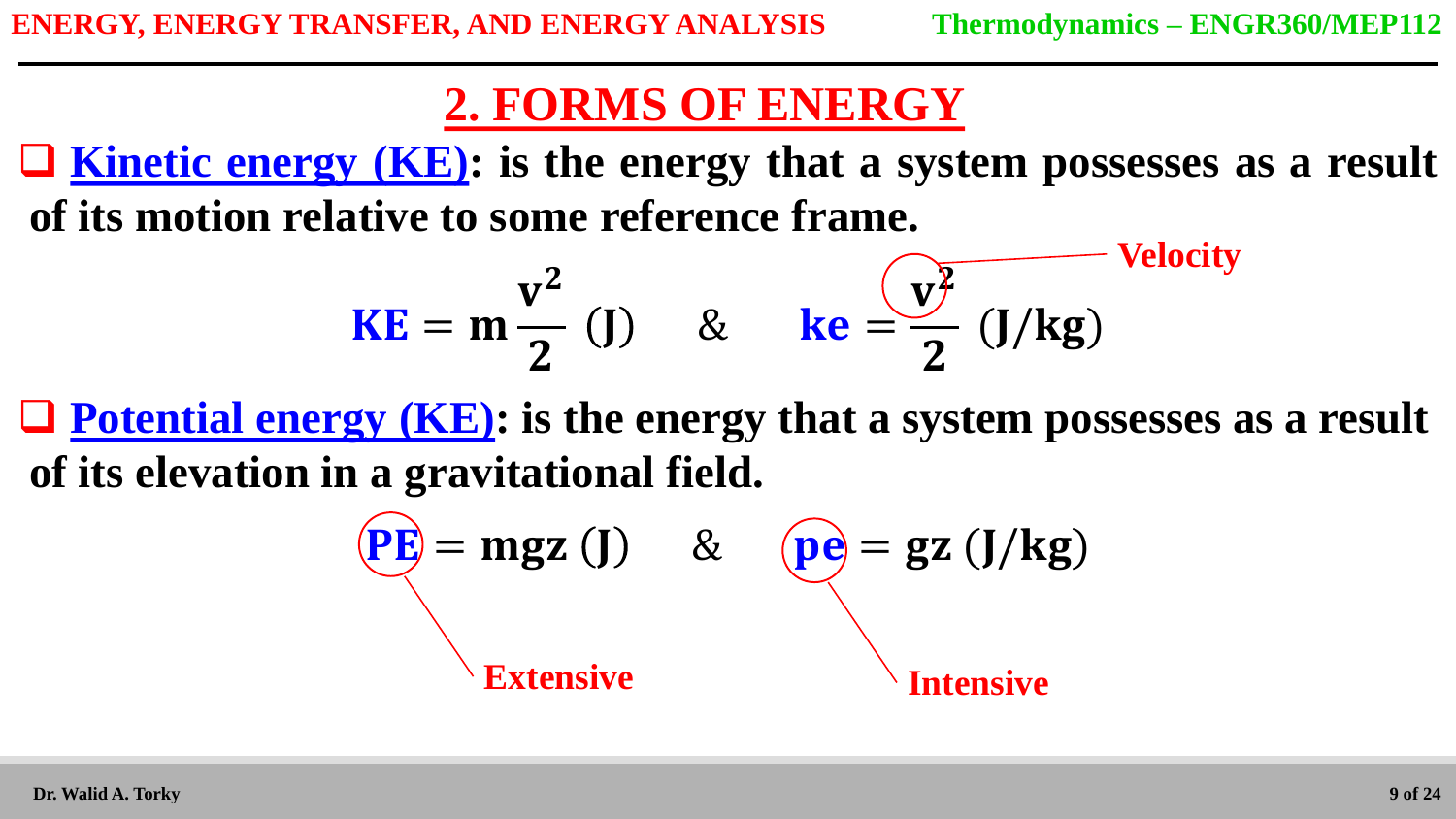**The total energy (E) of a system consists of the kinetic, potential, and internal energies and is expressed as:**

 $\mathbf{E} =$  Microscopic part + Macroscopic part

$$
E = U + KE + PE = U + m\frac{v^2}{2} + mgz
$$
 (J)

**or, on a unit mass basis**

$$
e = u + ke + pe = u + \frac{v^2}{2} + gz \quad (J/kg)
$$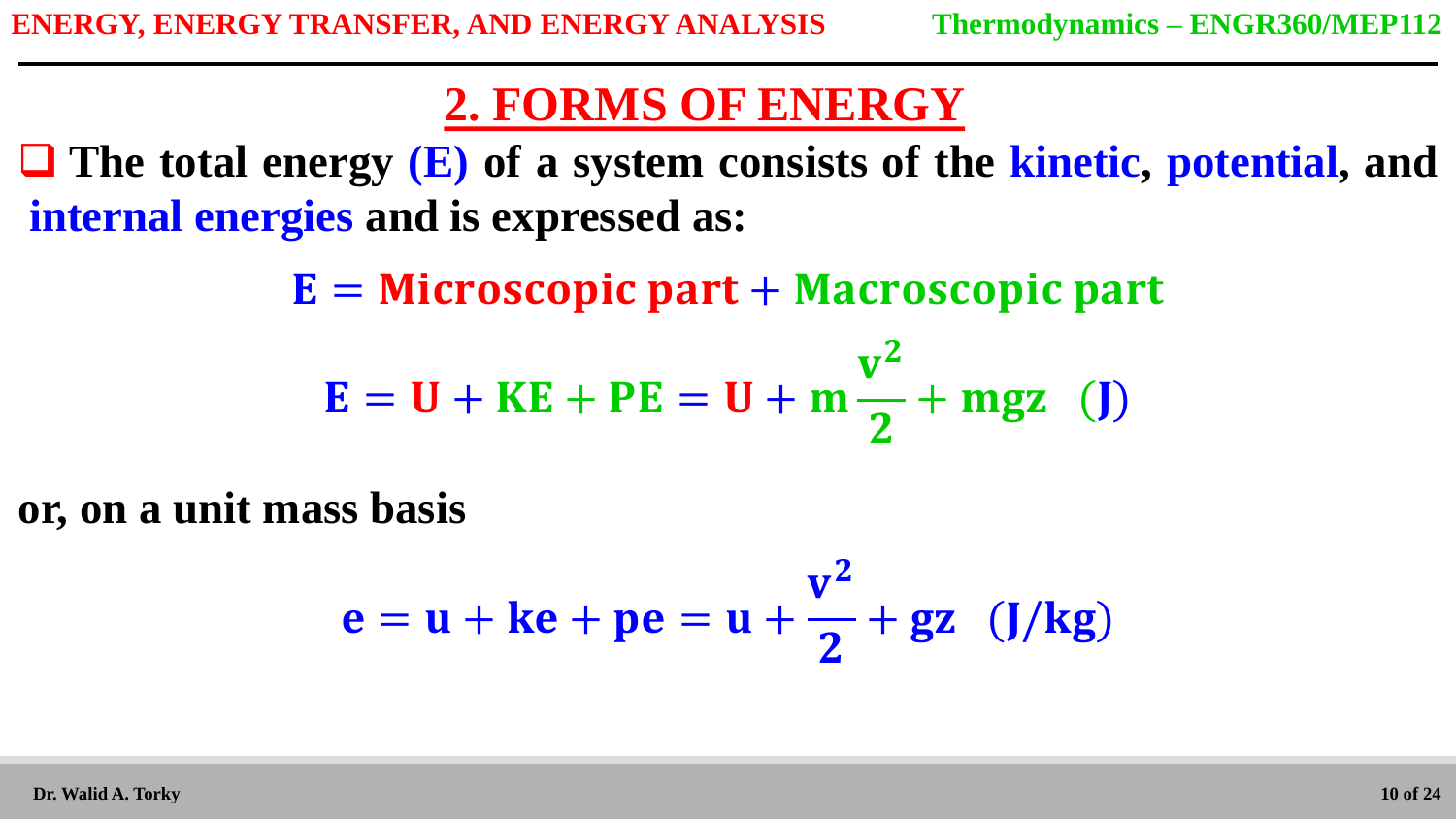**Mass flow rate and energy flow rate**

 **Closed systems whose velocity and elevation of the center of gravity remain constant during a process are frequently referred to as stationary systems.**

 **Control volumes typically involve fluid flow. It is convenient to express the energy flow associated with a fluid stream in the rate form. This is done by incorporating the mass flow rate ( ).**

 **The mass flow rate ( ): is the amount of mass flowing through a cross section per unit time. It is related to the volume flow rate ( ), which is the volume of a fluid flowing through a cross section per unit time, by:**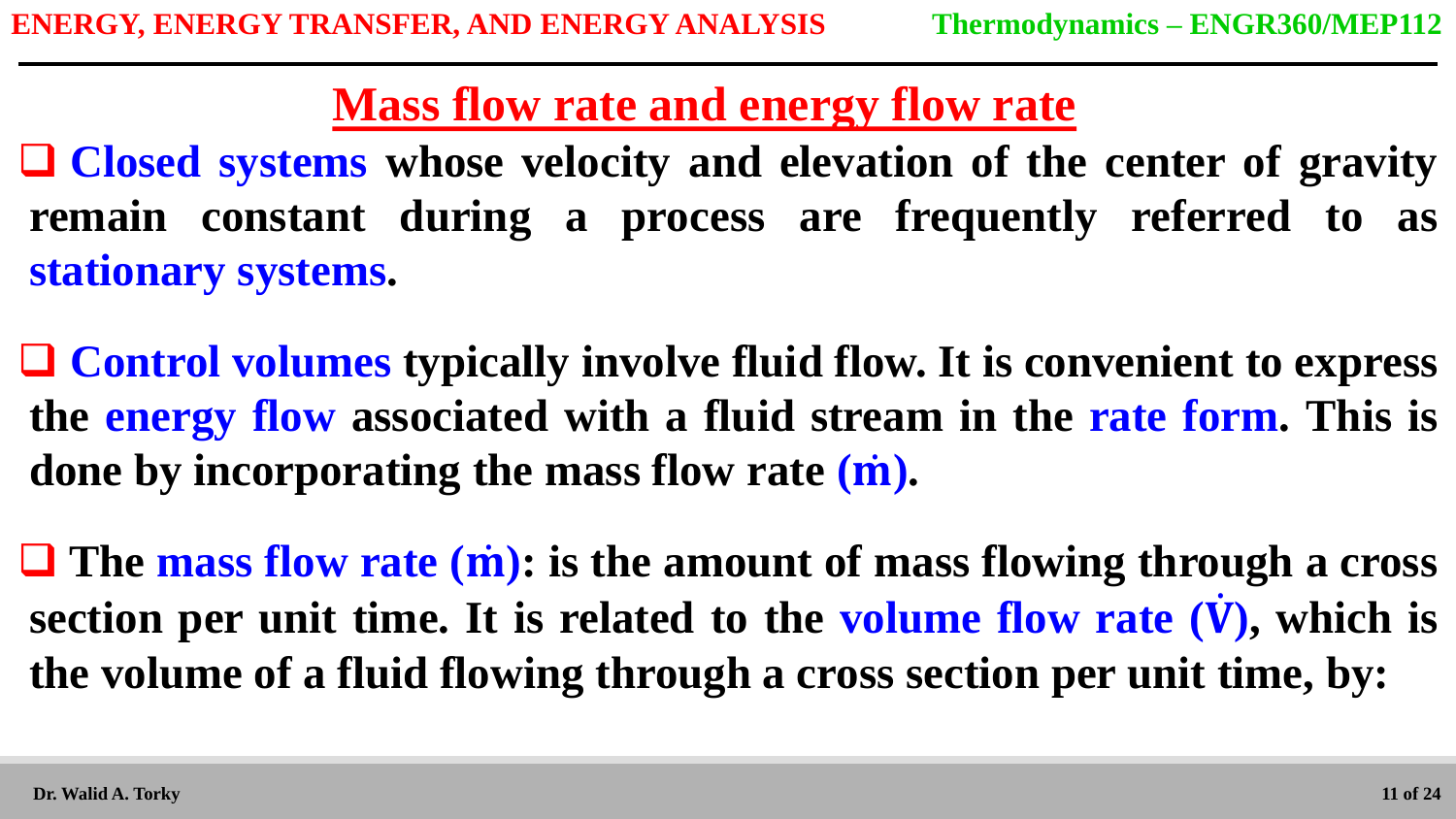**Mass flow rate and energy flow rate**  $\dot{\mathbf{m}} = \rho \dot{\mathbf{V}} = \rho (\overrightarrow{\mathbf{A_c}} \cdot \overrightarrow{\mathbf{v}}) = \rho \mathbf{A_c} \mathbf{v}_{\text{avg}}$  (kg/s)

**which** is analogous to  $m = \rho V$ . Here  $\rho$  is the fluid density,  $A_c$  is the cross**sectional area of flow, and Vavg is the average flow velocity normal to A<sup>c</sup> . Then the energy flow rate associated with a fluid flowing at a rate of in** is:

 $\dot{\mathbf{E}} = \dot{\mathbf{m}} \mathbf{e}$  (Joule/second(J/s) or Watt (W))



**Mass and energy flow rates associated with the flow of steam in a pipe of inner diameter D with an average velocity of Vavg.**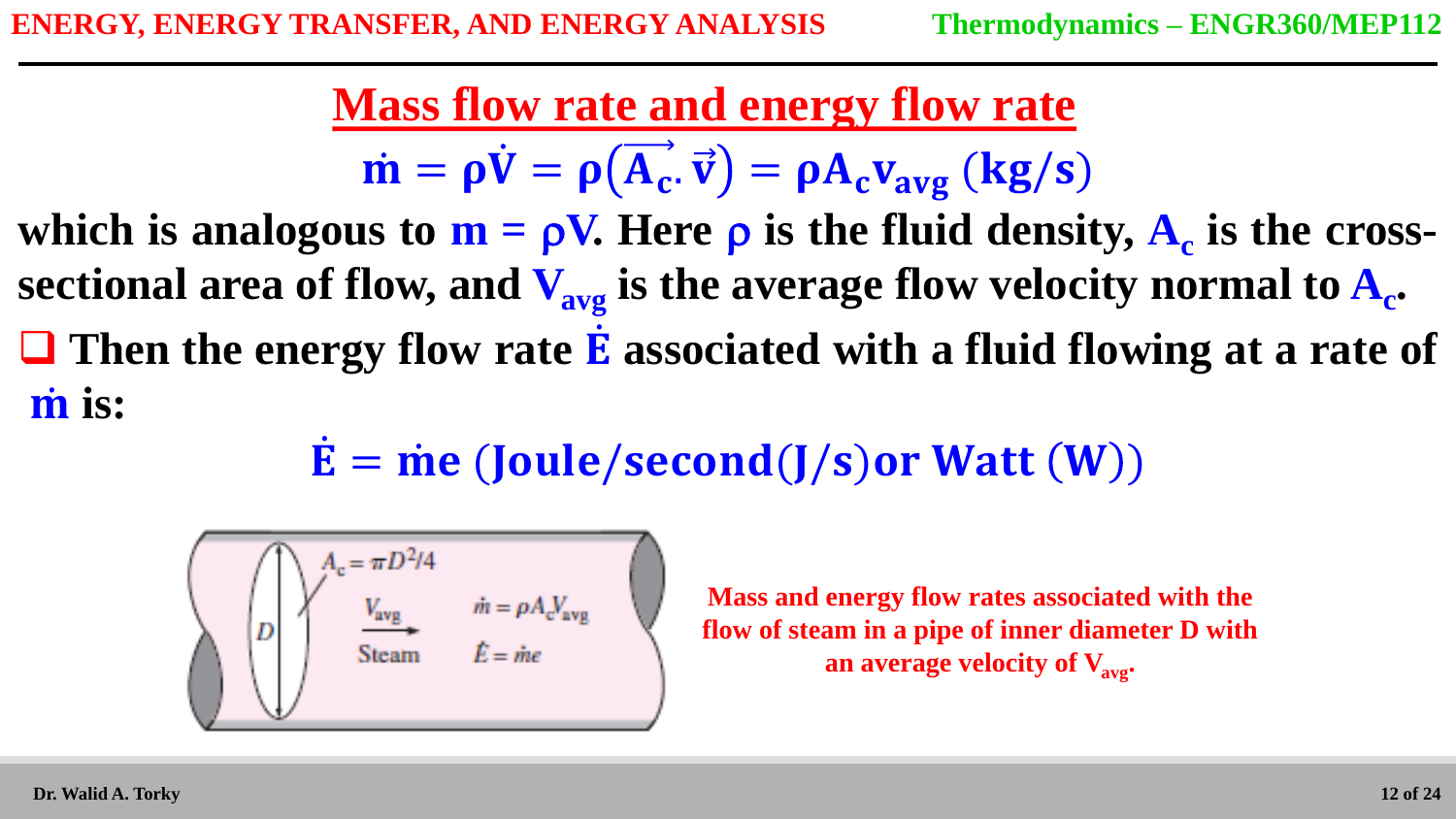**Mechanical energy: is the form of energy that can be converted completely and directly into mechanical work by an ideal mechanical device such as an** *ideal turbine***. Kinetic and potential energies are the familiar forms of mechanical energy.**

 **Thermal energy** *is not* **mechanical energy, however, since it cannot be converted to work directly and completely (the second law of thermodynamics).**

**Flow work: is the pressure force acting on a fluid through a distance.**

$$
e_{\text{mech}} = \frac{p}{\rho} + \frac{v^2}{2} + gz
$$
 (Energy potential)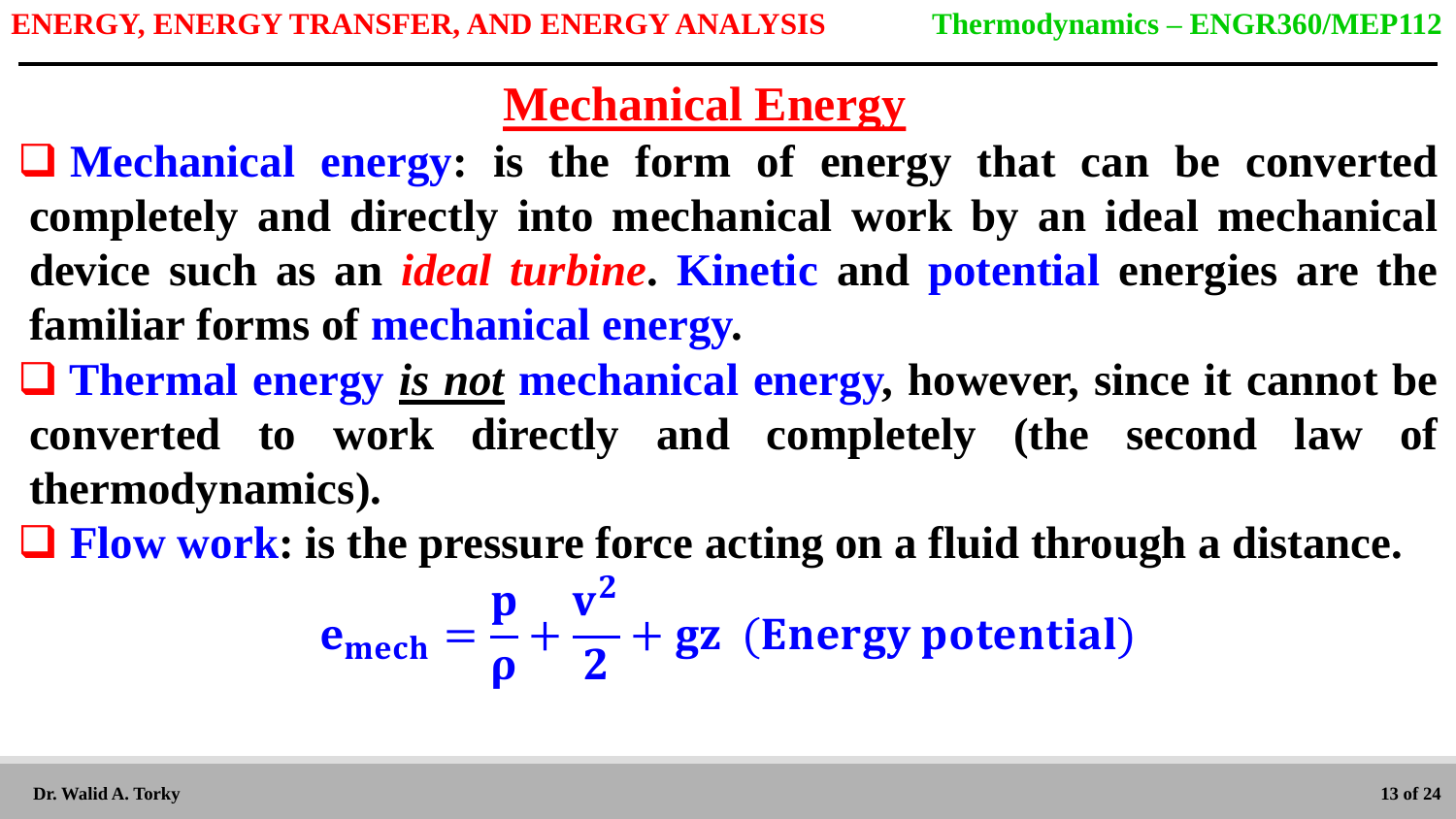**Or in rate form:**

$$
\dot{E}_{mech} = \dot{m} \left( \frac{p}{\rho} + \frac{v^2}{2} + gz \right)
$$
 (rate of energy potential)

**Then the mechanical energy change of a fluid during incompressible flow**  $(\rho = constant)$  **becomes:** 

$$
\Delta e_{mech} = \left[\frac{p_2 - p_1}{\rho} + \frac{v_2^2 - v_1^2}{2} + g(z_2 - z_1)\right]
$$

**and in rate form is:**

$$
\Delta \dot{E}_{mech} = \dot{m} \left[ \frac{p_2 - p_1}{\rho} + \frac{v_2^2 - v_1^2}{2} + g(z_2 - z_1) \right]
$$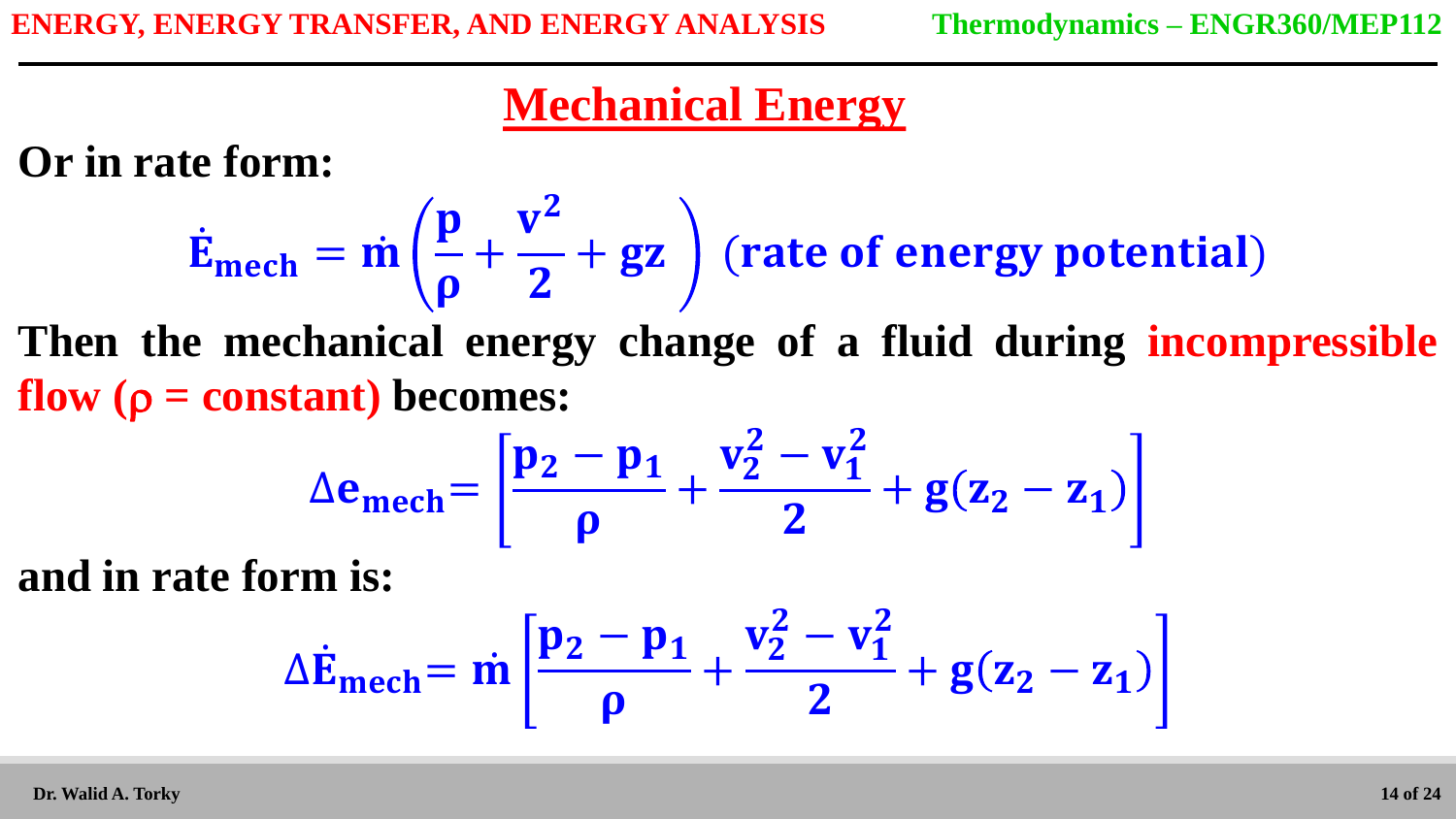∆ **can be positive, negative or zero!!!** A.  $\Delta \dot{\mathbf{E}}_{\text{mech}} = \mathbf{0}$ :



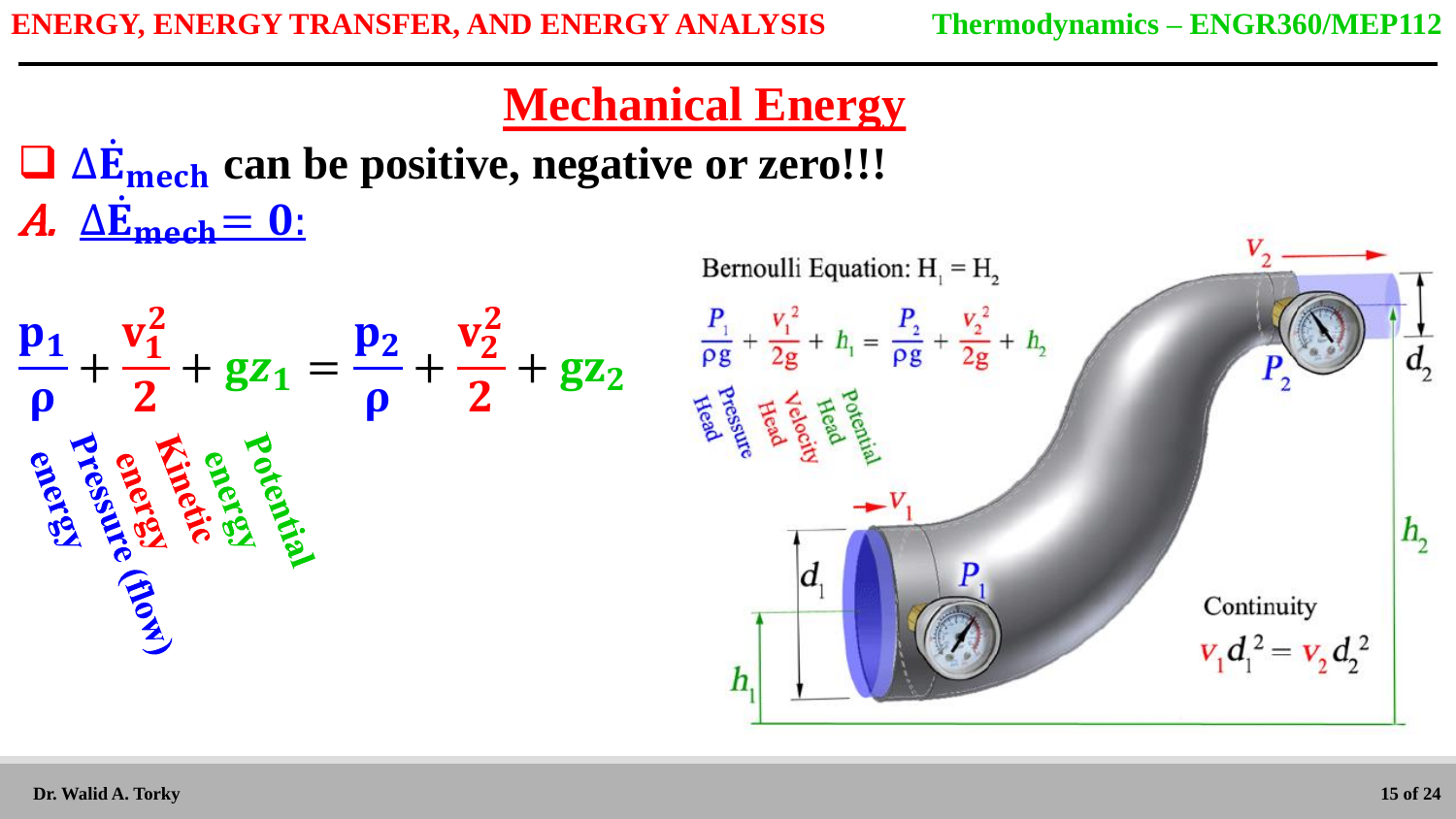$$
\Delta \dot{E}_{\text{mech}} = \dot{m} \left[ \frac{p_2 - p_1}{\rho} + \frac{v_2^2 - v_1^2}{2} + g(z_2 - z_1) \right]
$$
\n
$$
h_1 \left[ \frac{a_1}{\rho} \right]
$$
\nPlump operated by an electric motor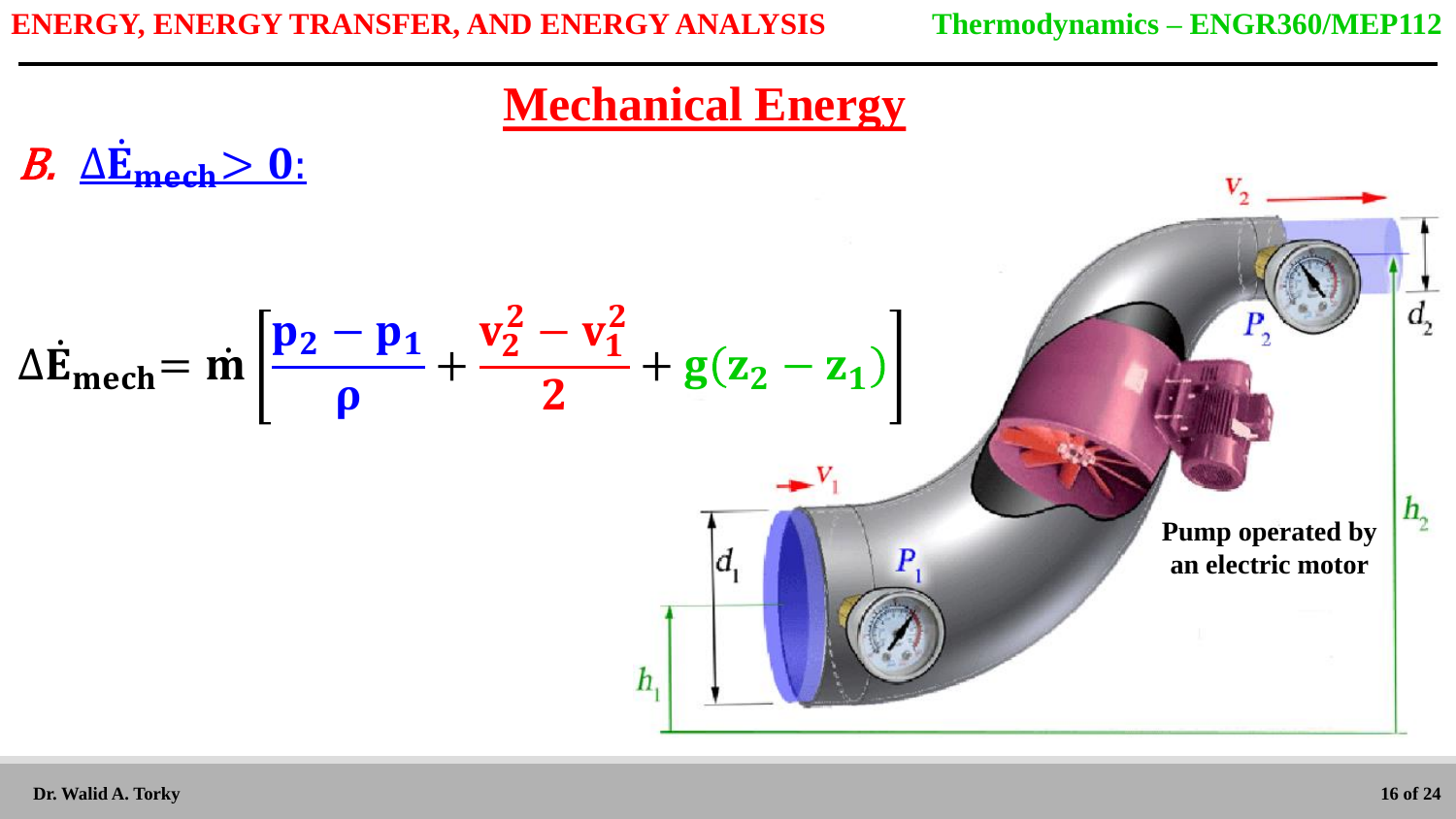$$
\Delta \dot{E}_{\text{mech}} = \dot{m} \left[ \frac{p_2 - p_1}{\rho} + \frac{v_2^2 - v_1^2}{2} + g(z_2 - z_1) \right]
$$
\n
$$
h_1 \left[ \frac{a_1}{\rho} \right]
$$
\n
$$
h_2
$$
\n
$$
h_3
$$
\n
$$
h_4
$$
\n
$$
h_5
$$
\n
$$
h_6
$$
\n
$$
h_7
$$
\n
$$
h_8
$$
\n
$$
h_9
$$
\n
$$
h_1
$$
\n
$$
h_2
$$
\n
$$
h_3
$$
\n
$$
h_1
$$
\n
$$
h_2
$$
\n
$$
h_3
$$
\n
$$
h_4
$$
\n
$$
h_5
$$
\n
$$
h_6
$$
\n
$$
h_7
$$
\n
$$
h_8
$$
\n
$$
h_9
$$
\n
$$
h_1
$$
\n
$$
h_2
$$
\n
$$
h_3
$$
\n
$$
h_4
$$
\n
$$
h_5
$$
\n
$$
h_7
$$
\n
$$
h_8
$$
\n
$$
h_9
$$
\n
$$
h_1
$$
\n
$$
h_2
$$
\n
$$
h_3
$$
\n
$$
h_5
$$
\n
$$
h_7
$$
\n
$$
h_8
$$
\n
$$
h_9
$$
\n
$$
h_9
$$
\n
$$
h_9
$$
\n
$$
h_9
$$
\n
$$
h_9
$$
\n
$$
h_9
$$
\n
$$
h_9
$$
\n
$$
h_9
$$
\n
$$
h_9
$$
\n
$$
h_9
$$
\n
$$
h_9
$$
\n
$$
h_9
$$
\n
$$
h_9
$$
\n
$$
h_9
$$
\n
$$
h_9
$$
\n
$$
h_9
$$
\n
$$
h_9
$$
\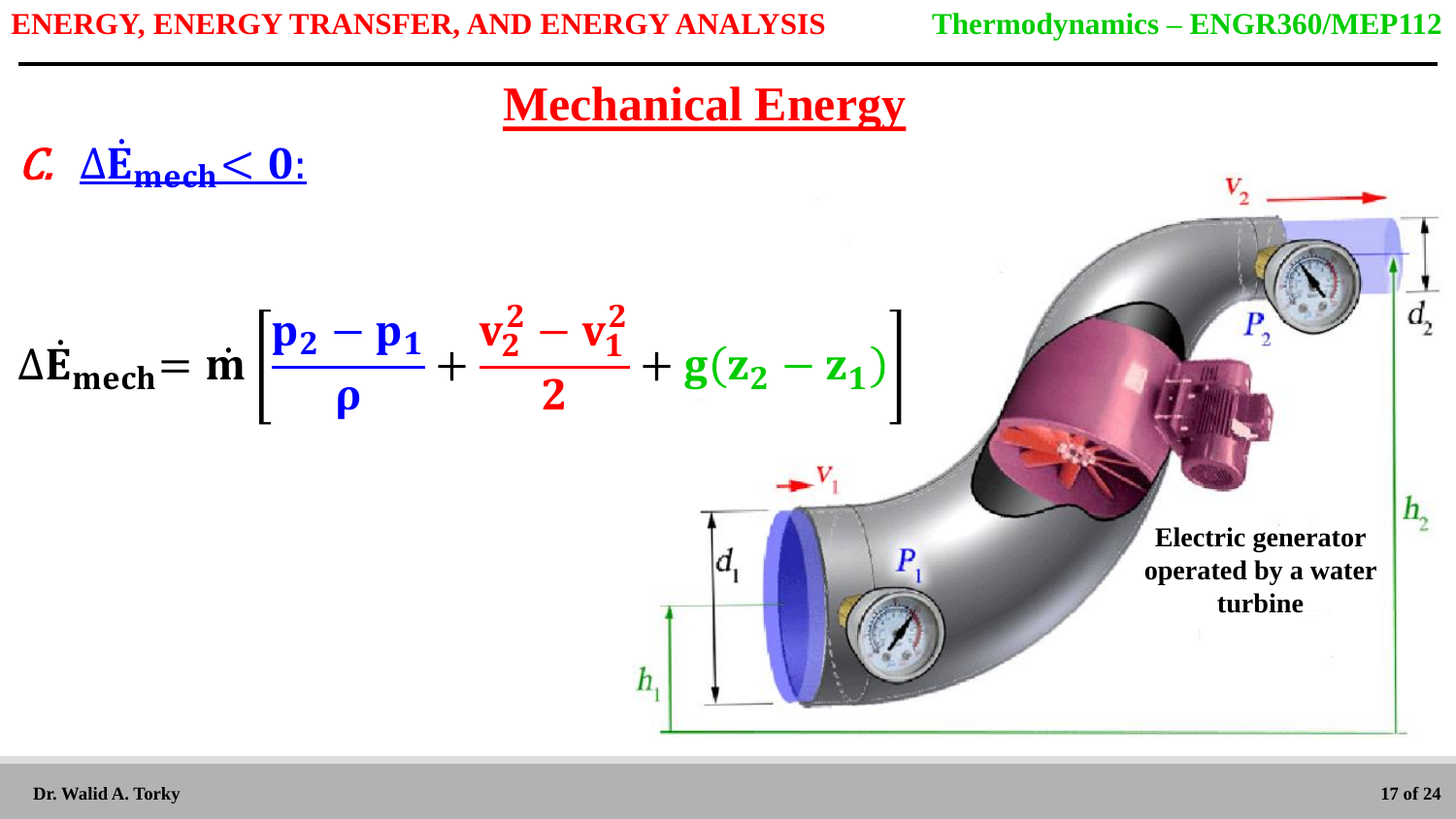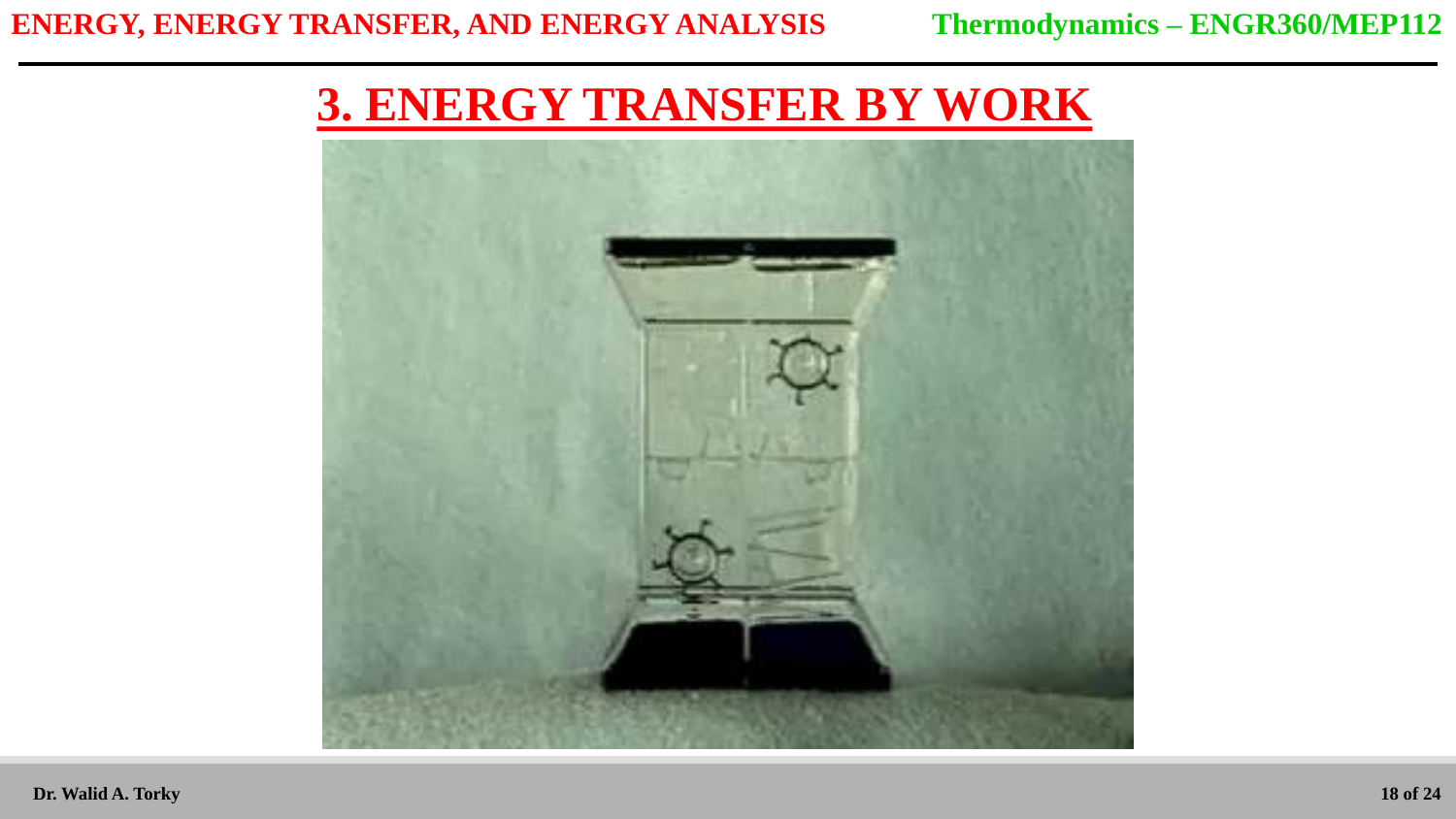- **Energy can cross the boundary of a closed system in two distinct forms: work and heat.**
- **Work: is an energy interaction that is not caused by temperature difference between a system and its surroundings.**
- **The work done per unit time is called power ( ) and its unit is Watt (W).**
- **The work done per unit mass of a system is denoted by w and is expressed as:**

$$
w = \frac{\overline{W}}{m} (J/kg)
$$



Energy can cross the boundaries of a closed system in the form of heat and work.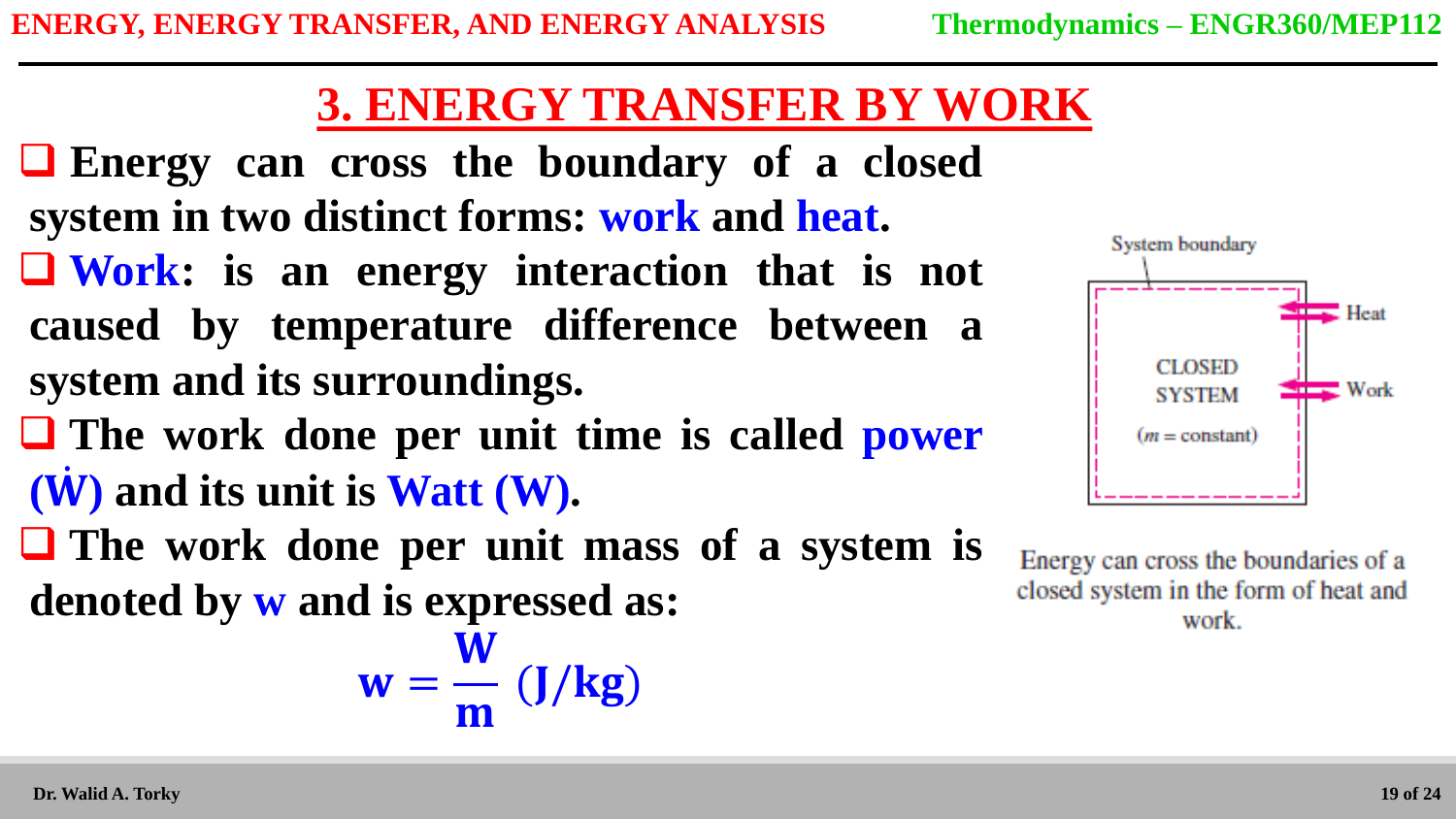### **A. Electrical Work:**



 $W_d =$ 

 $\mathbf{1}$ 

 $\overline{\mathbf{2}}$ 

Fds



Electrical power in terms of resistance  $R$ , current  $I$ , and potential difference  $V$ .



The work done is proportional to the force applied  $(F)$  and the distance traveled  $(s)$ .

# **B. Displacement Work:**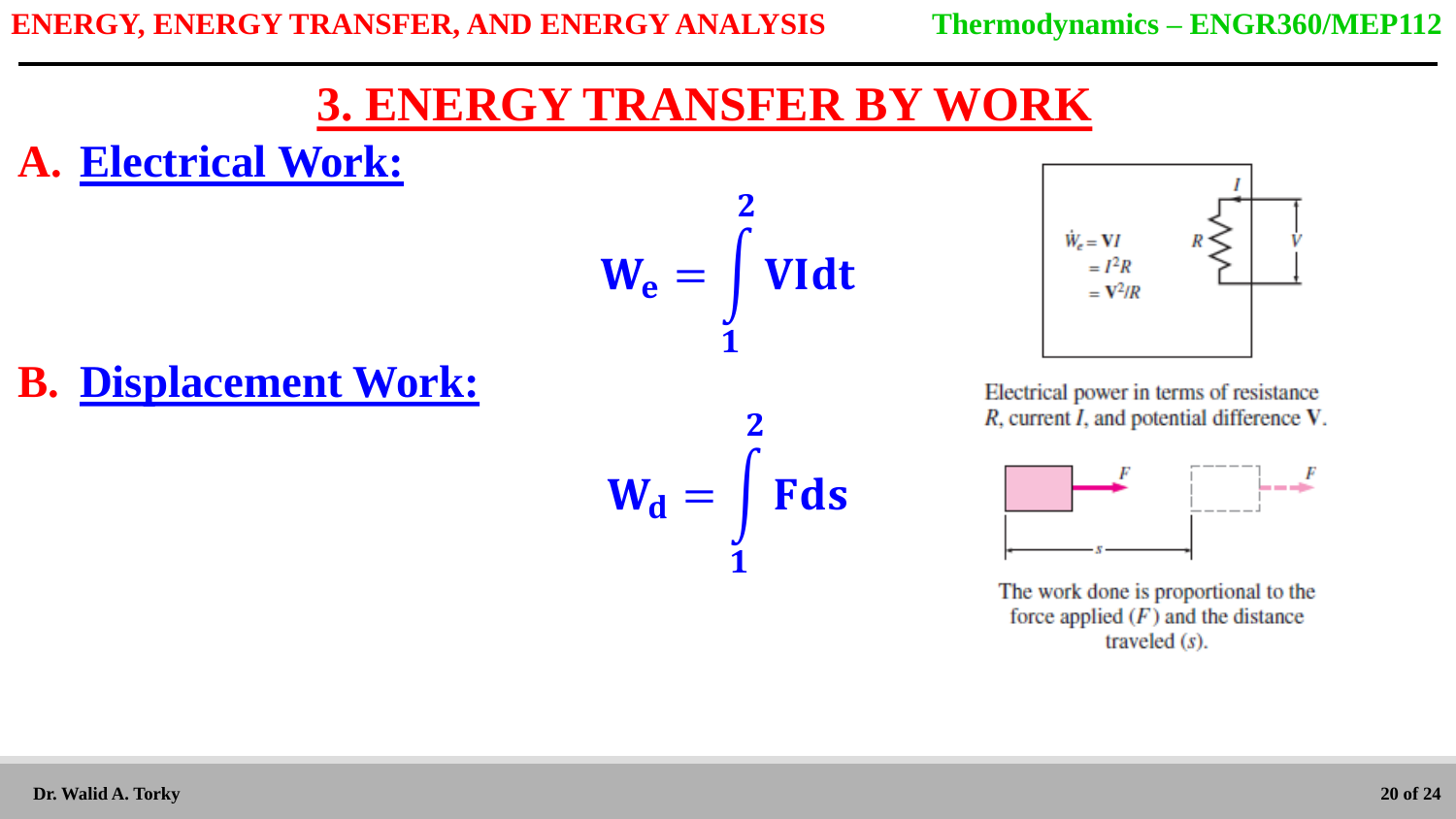**C. Shaft Work:**

**D. Spring Work:**

 $\overline{2}$ 

 $F_{sp} dx =$ 

 $\mathbf{1}$ 

 $\overline{\mathbf{2}}$ 

$$
W_{sh}
$$
 = Force x distance =  $\left(\frac{T}{r}\right)$ . 2 $\pi$ rn = 2 $\pi$ nT  
 $\dot{W}_{sh}$  = 2 $\pi$ nT

 $F_{sp} = Kx$ , where K is the spring constant

**Kx** dx

 $W_{sp} =$ 

 $\mathbf{1}$ 

 $\overline{\mathbf{2}}$ 

 $K(X_2^2-X_1^2)$ 



Shaft work is proportional to the torque applied and the number of revolutions of the shaft.



 $\mathbf{1}$ 

 $W_{sp} =$ 

#### **21 of 24**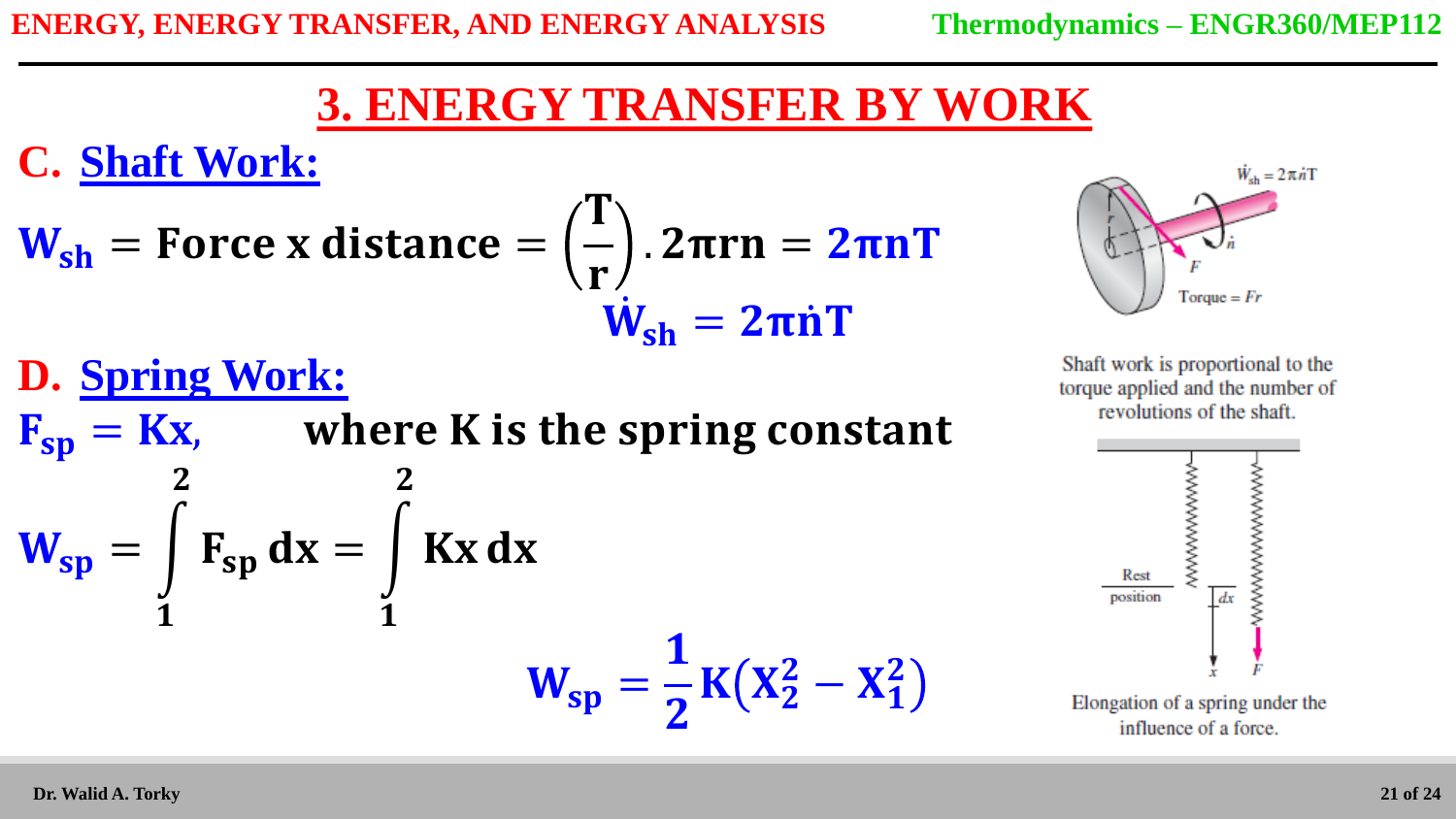# **4. ENERGY TRANSFER BY HEAT**

- **Heat: is the form of energy that is transferred between a system and its surroundings by the potential of temperature difference.**
- **A process during which there is no heat transfer is called an adiabatic**

#### **process.**

- **Insulated system Adiabatic system**
- Adiabatic process  $\equiv$  No heat transfer  $(Q=0)$
- **Heat transfer per unit mass of a system**
- **is denoted q and is expressed as:**



m **Heat transfer rate ( ): is the heat transfer per unit time.**

 $q =$ 

Q

J/kg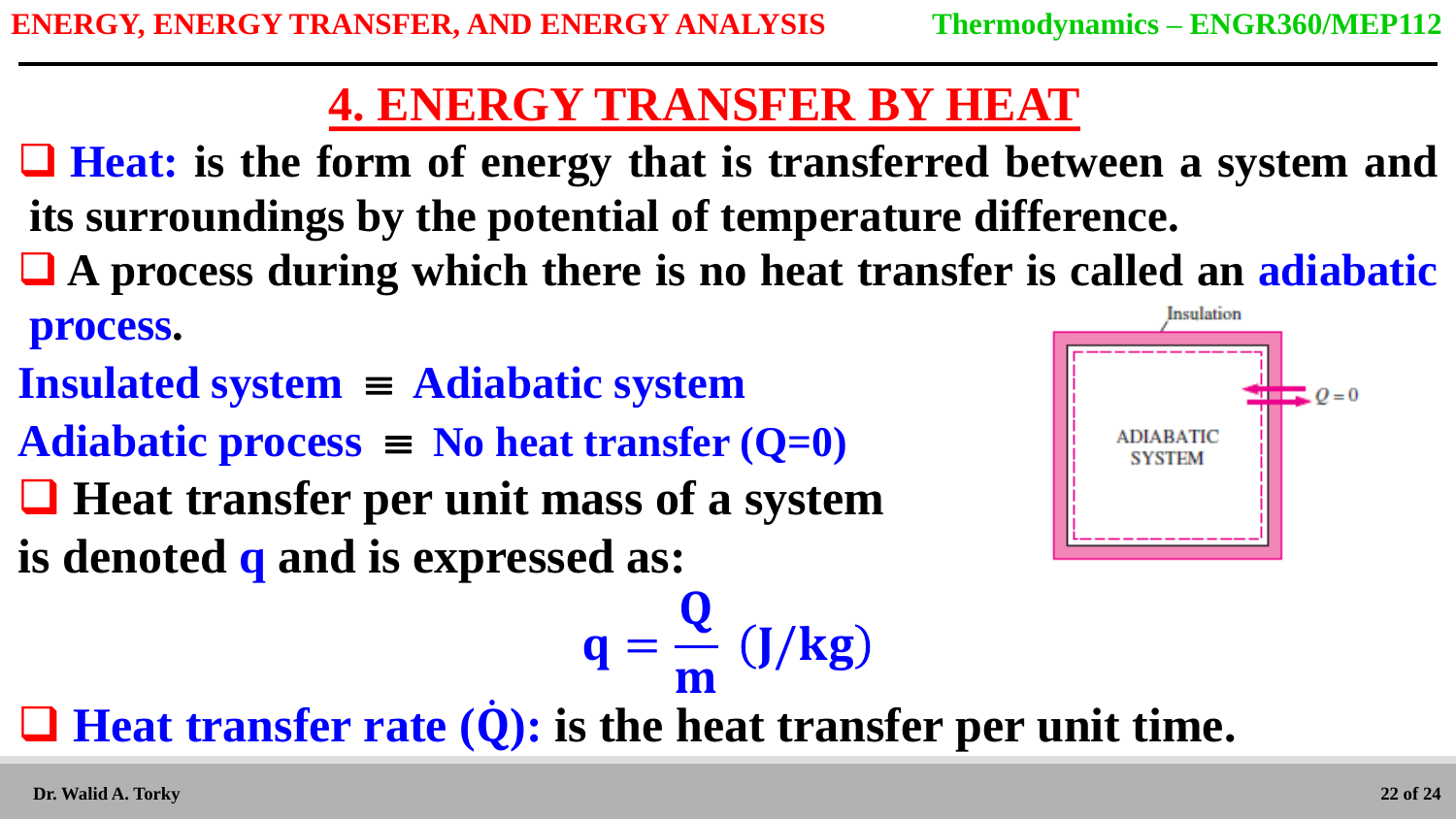# **4. ENERGY TRANSFER BY HEAT**